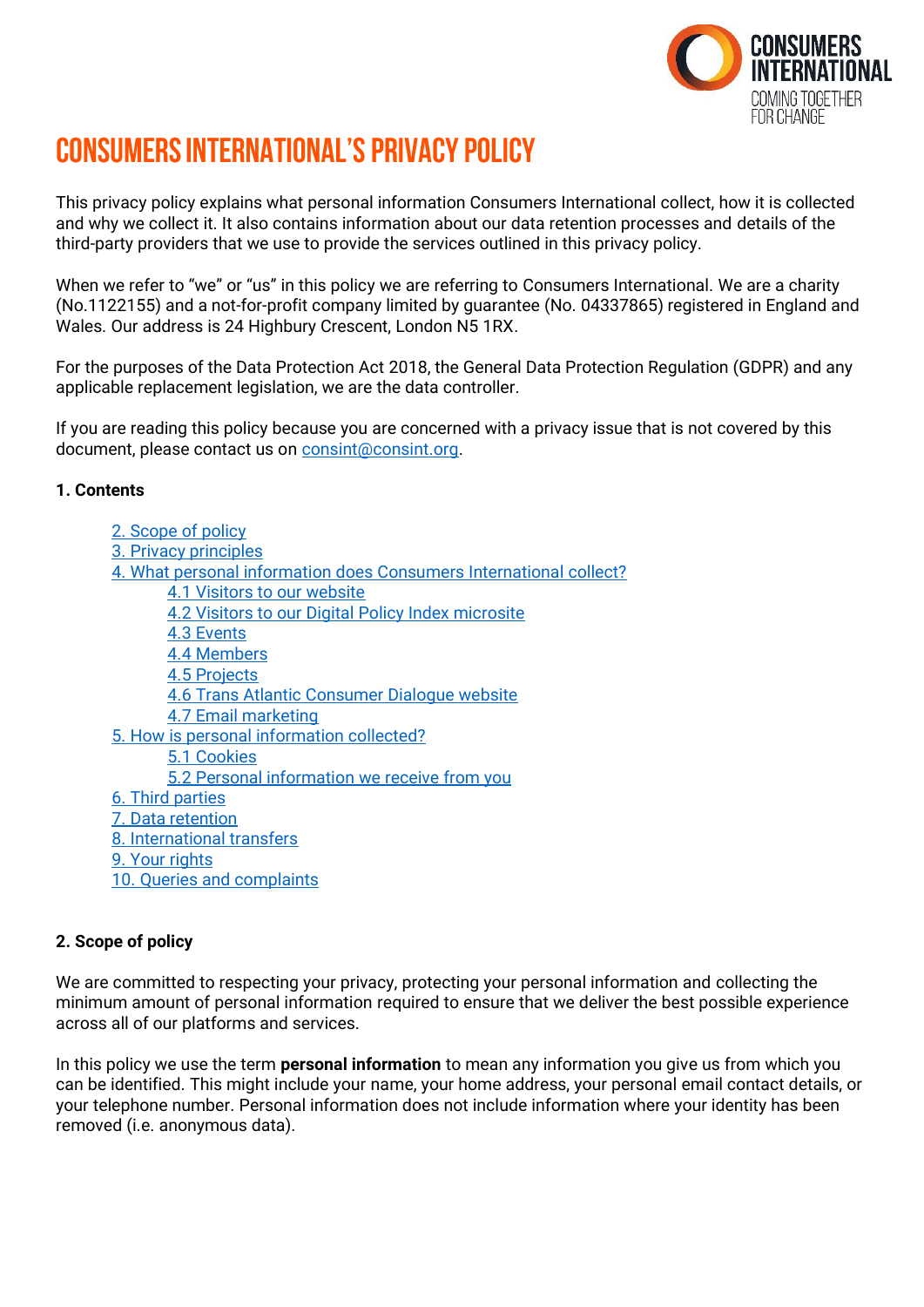## <span id="page-1-0"></span>**3. Privacy principles**

We are committed to the following privacy principles:

#### **Accurate, accessible information**

- Providing easy to access, accurate and understandable information about our privacy practices.
- Dated policies so users are aware of how recently that policy has been updated.

### **Choice**

- Where appropriate, giving you the opportunity to opt out of receiving emails from us by following the instructions contained within the communication.
- Providing clear information on the impact that the collection and use of your personal information by third parties will have (e.g. cookies).
- Ensuring that you have the relevant information to make an informed choice about data sharing and the tools at your disposal to enact that choice.

## **Data**

- Transparency on what personal information is collected, how it is stored and used.
- We only process personal information lawfully and fairly.
- We do not sell your personal information or rent it out to third parties who might use it for their own commercial purposes.
- We will only share your personal information with external agencies in the ways set out in our Privacy Notice.
- We only keep personal information for as long as necessary to fulfil the purposes we collected it for (for example, to satisfy any legal, accounting, or reporting requirements) or where we have legitimate interests to do so.
- If you unsubscribe from e-communications, the personal information you've submitted will be permanently deleted, with the exception of your email address which will be retained to ensure that you are not re-subscribed to our mailing lists.

## **Security**

• We will process your personal information in a manner that ensures appropriate security, including protection against unauthorised or unlawful processing and against accidental loss, destruction or damage, using appropriate technical or organisational measures.

## <span id="page-1-1"></span>**4. What personal information does Consumers International collect?**

#### <span id="page-1-2"></span>4.1 Visitors to our website

We do not collect personal information about individual visitors to our website [\(www.consumersinternational.org\)](http://www.consumersinternational.org/). Site activity is monitored through the use of cookies which collect anonymous, aggregate information such as:

- Total number of visits to the site
- Time spent by users on individual pages
- Users' country of origin and other top-level domains
- Downloads of papers and publications

Please see the cookies section below for more information. You can view our [full Cookies policy here.](https://www.consumersinternational.org/media/155121/cookiespolicy.pdf)

If you fill in a form on our website, for example, to register your interest in an event or to receive ecommunications from us, we will ask you to provide the following personal information:

- First name (optional)
- Second name (optional)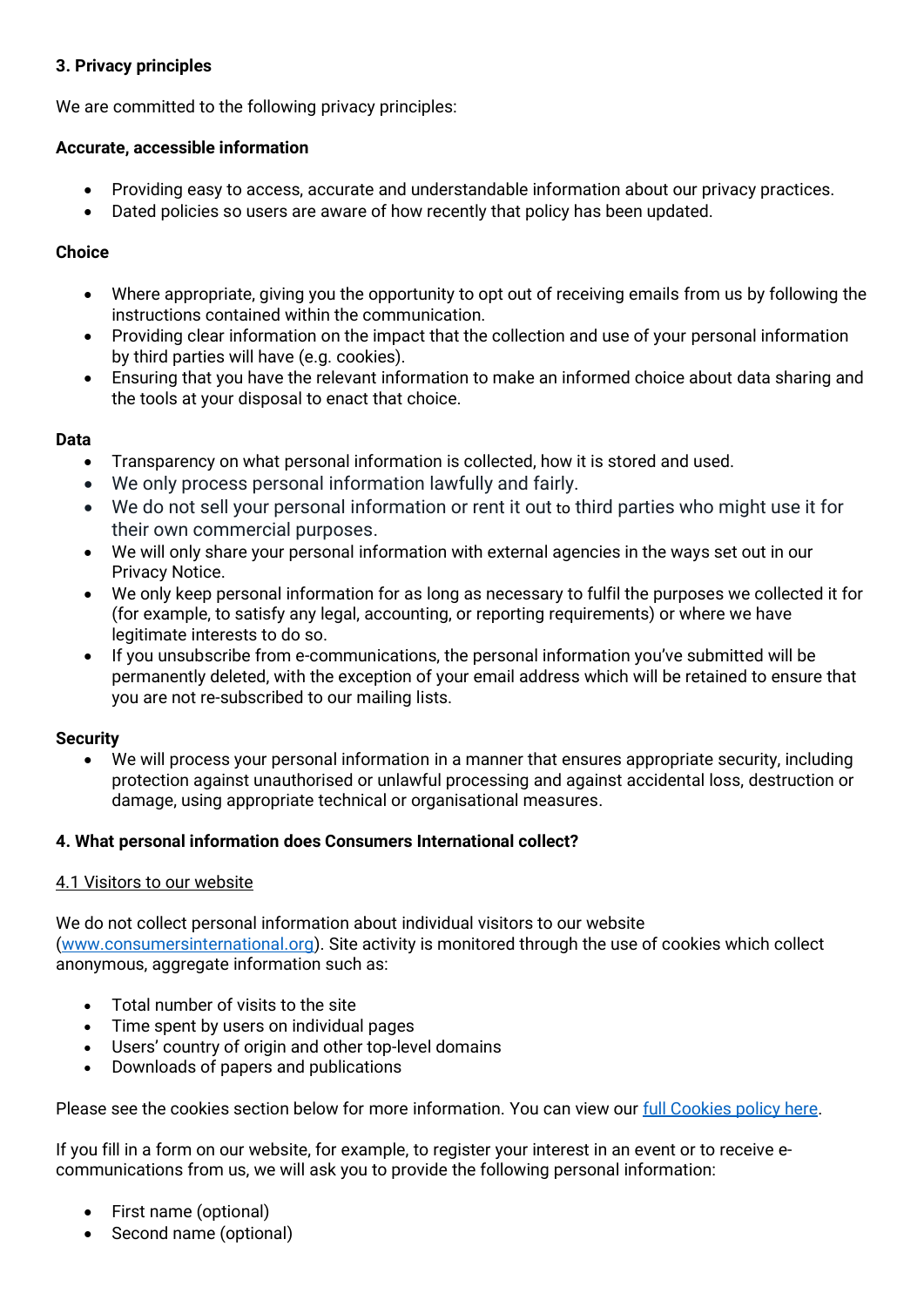- Email address
- Preferred language
- Job title (optional)
- Organisation (optional)
- Whether your organisation is a Consumers International member
- Country
- Region

We will ask for your consent to use this information to provide the communications, to personalise the service we provide to you as an individual (for example, to ensure that communications you receive are in your preferred language) and to fulfil our service to our member organisations.

Although we use appropriate security measures once we have received your personal information, the transmission of information over the internet is never completely secure. We do our best to protect personal information, but we cannot guarantee the security of information transmitted to our website, so any transmission is at your own risk.

Our website includes links and buttons to other websites, including popular social sharing sites, to make sure we can get our information and news out to as many people as possible. We are not responsible for how third-party websites might use your personal information.

## <span id="page-2-0"></span>4.2 Visitors to our Digital Policy Index microsite

Our **Digital Policy Index microsite enables users to submit new policy suggestions to be added to the Index.** When you submit a policy suggestion, we ask you to provide the following information:

- Full name
- Email address
- Job title
- Organisation
- Details relating to the policy, including country, region, type, title, description, link.

We will use this information to contact you if we have a legitimate interest to do so, for example, to ask you to provide further information or clarification about your submission. We will only retain this information for as long as is reasonable and necessary for these purposes.

## <span id="page-2-1"></span>4.3 Events

For information on how we collect, process and manage different types of data when running our events, please view our [Events Privacy Policy.](https://www.consumersinternational.org/media/261886/event-privacy-policy.pdf)

## <span id="page-2-2"></span>4.4 Members

We use personal information of employees at our member organisations where it is necessary to perform the membership contract (for example, to contact members with information about invoicing requirements) or where we have a legitimate interest to do so, for example:

- to keep members informed about opportunities for connecting, learning from, and sharing information with other Consumers International member organisations;
- to share exclusive content with members, including new research and campaign resources;
- to notify members about how they can apply for grants that Consumers International administers;
- to ensure members are updated on important announcements and information relating to Consumers International's governance, strategic direction and organisation aims;
- to personalise our services to ensure that communications members receive are as they would expect (for example, in their preferred language).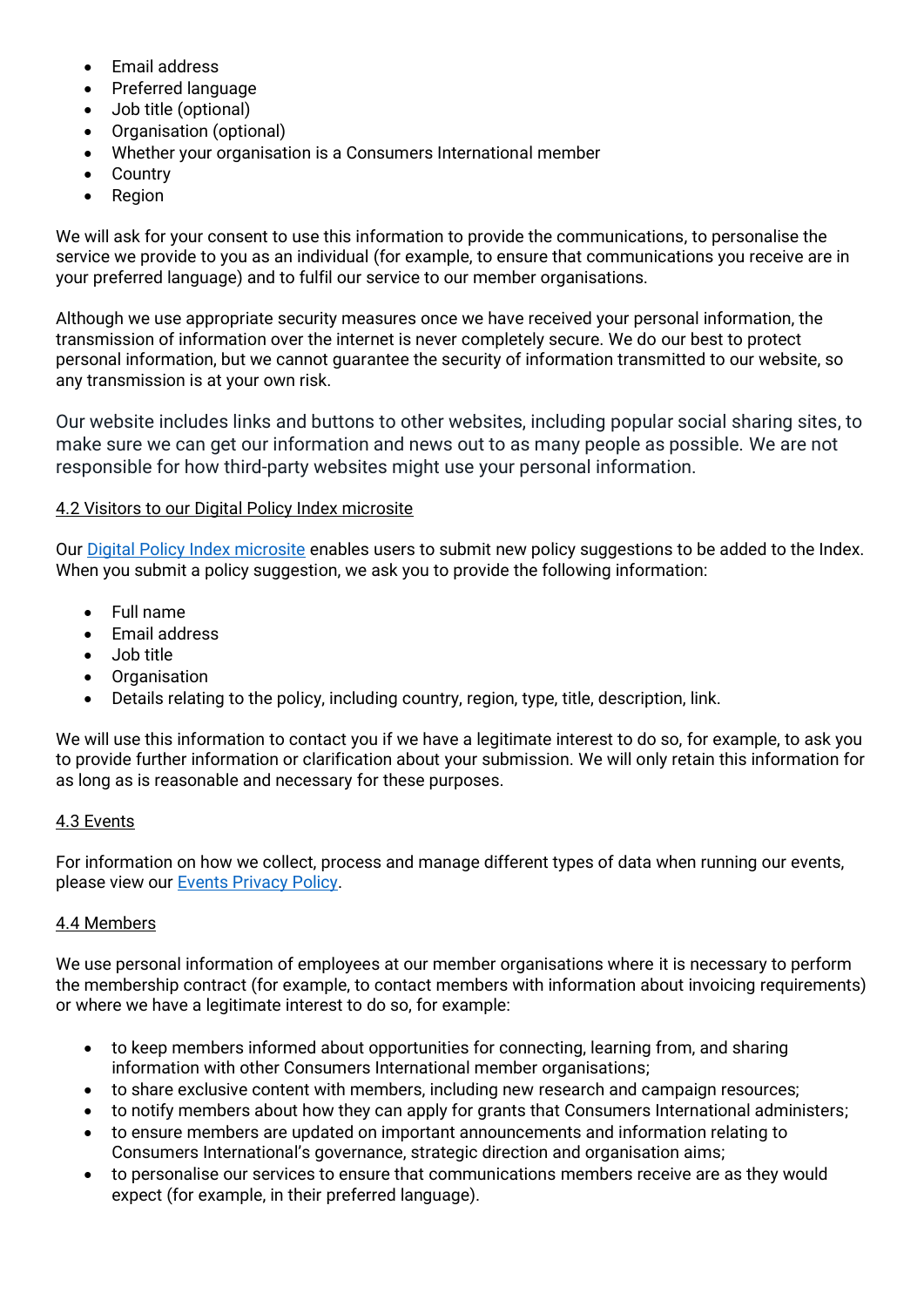We will ask for your consent to process your personal information in some circumstances, for example, if we feel we do not have a legitimate interest.

### <span id="page-3-0"></span>4.5 Projects

We operate a number of projects through which we also collect and process personal information. We use personal information where it is necessary to carry out the requirements of these projects, or where we have a legitimate interest to do so, for example:

- when a user subscribes to our project email discussion lists
- when we process legal information from our donors and partners
- when we process personal information from our members who are applying for, or receiving, grants
- when we process the personal information of consultants who help us to deliver our projects

If you sign up to take part in a project as a corporate subscriber, we may send you marketing communications by email where we have a legitimate interest to do so. If you take part in a project as an [individual](https://ico.org.uk/for-organisations/guide-to-pecr/key-concepts-and-definitions/#corporatesubscribers) subscriber, we will only send you marketing communications by email if you have given us consent to do so.

You can opt out of email marketing either by clicking the 'unsubscribe' link at the bottom of our emails, or by contacting us at [consint@consint.org](mailto:consint@consint.org) at any time to opt out, change your contact details or to update your communication preferences.

#### <span id="page-3-1"></span>4.6 Email marketing

We also collect personal information from non-members who consent to receive email marketing from us, for example, people subscribe to our monthly eNewsletter.

When you fill out our [Email News sign up form,](http://consumersinternational.us14.list-manage1.com/subscribe?u=253609e664fbef96d36120b08&id=eab7ec67e5) you are asked to give us consent to use your personal information to provide you with timely e-communications.

You can update your preferences or unsubscribe from our e-communications at any point, either by clicking on the links at the footer of an email you receive from us, or by emailing [consint@consint.org.](mailto:consint@consint.org)

#### <span id="page-3-2"></span>**5. How is personal information collected?**

We collect personal information about you in the following ways:

- via cookies on our website;
- when you give us your personal information directly (for example, by filling in a form on our website);
- when we receive your personal information from a third party (for example, if your employer is a member of Consumers International and they ask us to contact you).

#### <span id="page-3-3"></span>5.1 Cookies

Cookies are text files containing small amounts of information which are downloaded to your device when you visit a website. Cookies are then sent back to the originating website on each subsequent visit, or to another website that recognises that cookie. Cookies are widely used because they allow a website to recognise a user's device and therefore allow enhanced functionality.

To find out more about what cookies Consumers International use, how and why we use them please refer to our Cookies Policy which can be found [here.](https://www.consumersinternational.org/media/155121/cookiespolicy.pdf)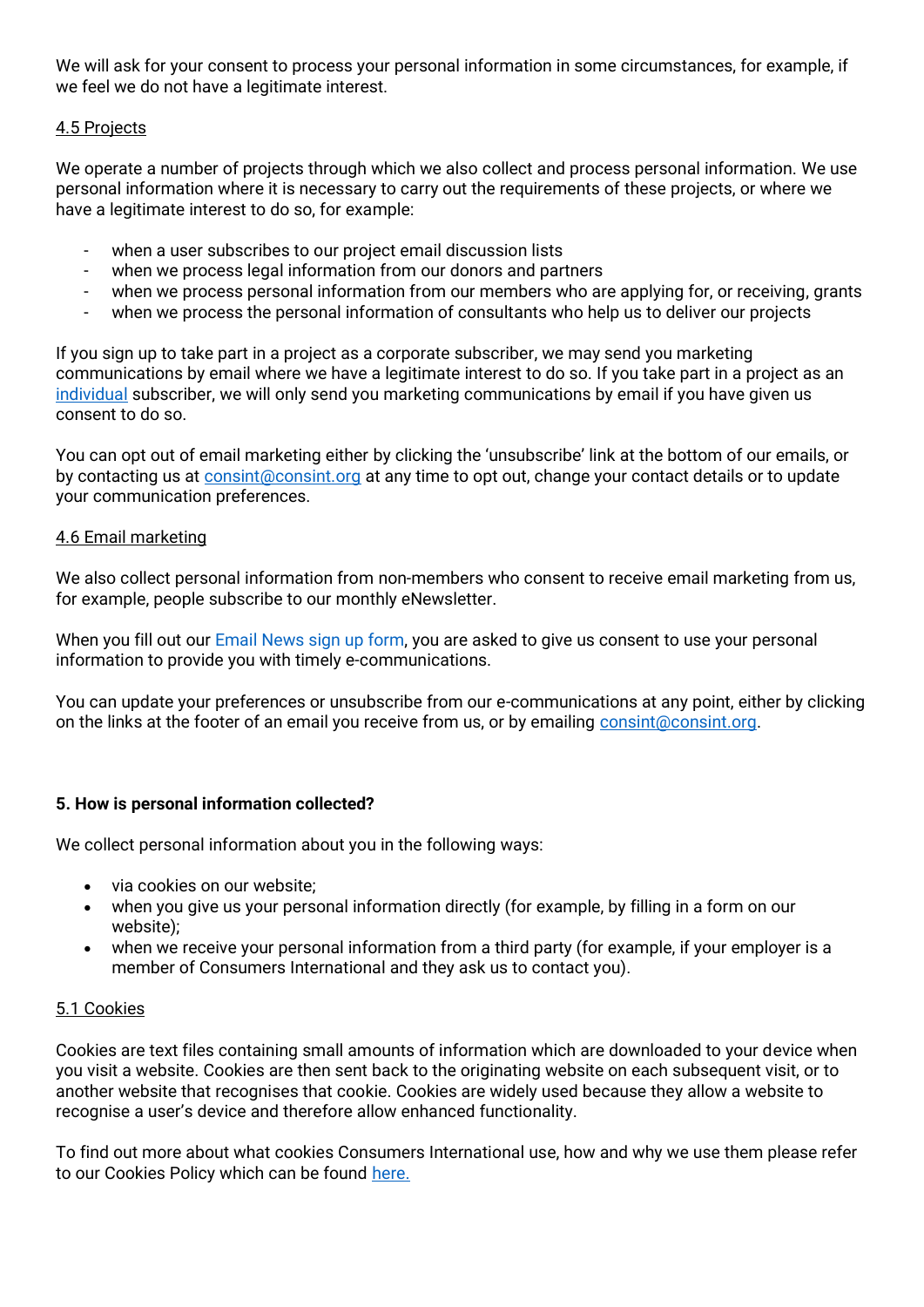#### 5.2 Personal information we receive from you

If you use the [Email News sign up form](http://consumersinternational.us14.list-manage1.com/subscribe?u=253609e664fbef96d36120b08&id=eab7ec67e5) on our website to sign up to receive communication updates from us, the information you provide will be stored on a private database within our email service provider, Mailchimp. We also store personal information from our members, donors and other stakeholders in our CRM database, SalesForce.

To see the privacy policy and practices our database provider, Salesforce, adheres to, please see [here.](https://www.salesforce.com/uk/company/privacy/) To see the privacy policy and practices our email service provider adheres to, please see [here.](https://mailchimp.com/legal/privacy/)

## <span id="page-4-0"></span>**6. Third parties**

We will only disclose your personal information to third parties:

- where you have given us consent to share the information with the specific third party (for example, our market research provider who we commission to deliver our Member Insight surveys);
- where information such as your email address is accessible to our IT suppliers, including EPIC IT, BrandEx, Both Associates and DoGooder who provide technical support;
- Where we use a third party to arrange travel and accommodation to facilitate participants to attend events or meetings
- where we use a third-party supplier in order to deliver a service to you, as set out in this privacy policy (for example, Mailchimp, our Email service provider);
- if we are under a legal duty to disclose or share your personal information, for example, if required to do so by a court order or for the purposes of prevention of fraud or other crime;
- in order to enforce any terms and conditions or agreements between us;
- as part of a sale of some or all of our business and assets to any third party, on a temporary or permanent basis, for the purposes of a joint venture, collaboration, sale, merger, reorganisation, change of legal form, dissolution or similar event (we will always notify you in advance and we will aim to ensure that your privacy rights will continue to be protected); or
- to protect our rights, property and safety, or the rights, property and safety of others (this includes exchanging information with other companies, organisations and regulators for the purposes of fraud protection and credit risk reduction).

In some circumstances we may anonymise your personal information so that it can no longer be associated with you, in which case we may use such information without further notice to you. For example, we may share anonymised results of research that we carry out into the use of our services with third parties such as funders.

| <b>Third party</b>   | Website      | <b>Privacy policy</b>                                |  |  |
|----------------------|--------------|------------------------------------------------------|--|--|
|                      | service      |                                                      |  |  |
| Microsoft            | Sharing      | https://privacy.microsoft.com/en-gb/privacystatement |  |  |
| Teams *              | documents    |                                                      |  |  |
|                      | and video    |                                                      |  |  |
|                      | calls        |                                                      |  |  |
| $Z0$ cm <sup>*</sup> | Hosting      | https://zoom.us/privacy                              |  |  |
|                      | video calls  |                                                      |  |  |
|                      | and webinars |                                                      |  |  |
| LogMeln              | Hosting      | https://www.logmeininc.com/legal/privacy             |  |  |
| (GoToMeeting)        | video calls  |                                                      |  |  |
|                      | and webinars |                                                      |  |  |
| Slack $*$            | Member       | https://slack.com/intl/en-gb/privacy-policy          |  |  |
|                      | discussion   |                                                      |  |  |
|                      | groups       |                                                      |  |  |
| Umbraco *            | Our content  | https://umbraco.com/about-us/privacy/                |  |  |
|                      | management   |                                                      |  |  |
|                      | system       |                                                      |  |  |

Third parties that enhance our online services are listed below with links to their privacy policies: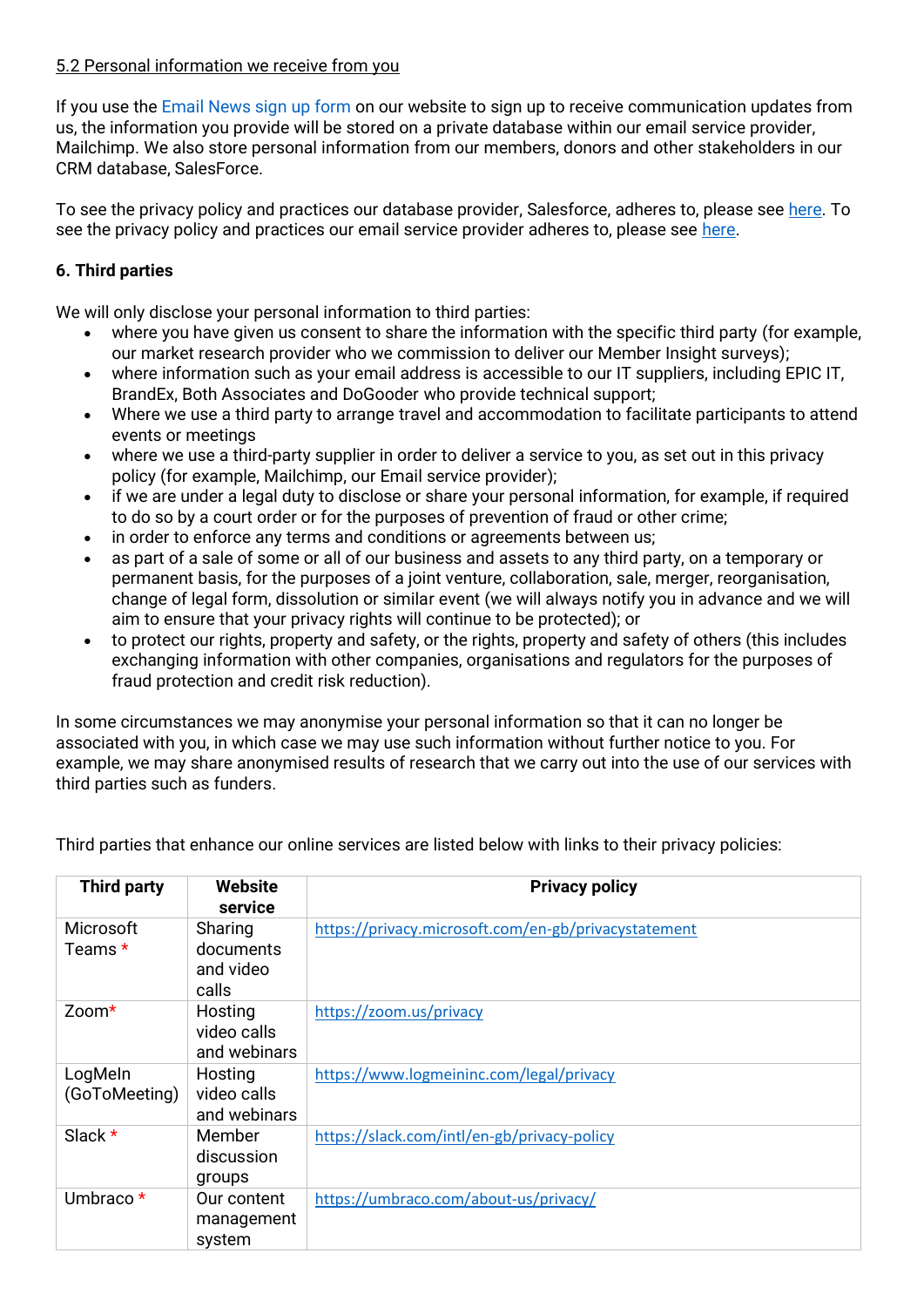| Simple Lists *             | Email                   | https://www.simplelists.com/privacy.php                          |  |  |  |
|----------------------------|-------------------------|------------------------------------------------------------------|--|--|--|
|                            | discussion<br>group     |                                                                  |  |  |  |
| cPanel *                   | <b>TACD</b> email       | https://cpanel.com/privacy-policy.html                           |  |  |  |
|                            | discussion              |                                                                  |  |  |  |
| MailChimp *                | group<br>Email service  | https://mailchimp.com/legal/privacy/                             |  |  |  |
|                            | provider                |                                                                  |  |  |  |
| Google                     | Performance             | https://www.google.com/policies/privacy/                         |  |  |  |
| Analytics                  | analysis                |                                                                  |  |  |  |
| Google Tag<br>Manager      | Performance<br>analysis | https://www.google.com/policies/privacy/                         |  |  |  |
| Salesforce *               | Database                | https://www.salesforce.com/uk/company/privacy/                   |  |  |  |
| DoGooder *                 | Webforms                | https://dogooder.co/privacy                                      |  |  |  |
|                            | and surveys             |                                                                  |  |  |  |
| <b>Survey Monkey</b>       | Surveys                 | https://www.surveymonkey.com/mp/legal/privacy-policy/            |  |  |  |
| Cvent*                     | Event                   | https://www.cvent.com/en/privacy-policy                          |  |  |  |
|                            | management<br>software  |                                                                  |  |  |  |
| <b>Add This</b>            | Sharing                 | http://www.addthis.com/privacy/privacy-policy                    |  |  |  |
|                            | content on              |                                                                  |  |  |  |
|                            | social<br>networks      |                                                                  |  |  |  |
| Facebook                   | Sharing                 | https://www.facebook.com/about/basics/ukr1                       |  |  |  |
|                            | content on              |                                                                  |  |  |  |
|                            | social                  |                                                                  |  |  |  |
|                            | networks                |                                                                  |  |  |  |
| Twitter                    | Sharing                 | https://twitter.com/privacy?lang=en                              |  |  |  |
|                            | content on<br>social    |                                                                  |  |  |  |
|                            | networks                |                                                                  |  |  |  |
| YouTube                    | Sharing                 | https://www.youtube.com/static?template=privacy_quidelines&ql=GB |  |  |  |
|                            | media                   |                                                                  |  |  |  |
|                            | content on              |                                                                  |  |  |  |
|                            | social<br>networks      |                                                                  |  |  |  |
| LinkedIn                   | Sharing                 | https://www.linkedin.com/legal/privacy-policy                    |  |  |  |
|                            | content on              |                                                                  |  |  |  |
|                            | social                  |                                                                  |  |  |  |
|                            | networks                |                                                                  |  |  |  |
| Google+                    | Sharing                 | https://www.google.com/+/policy/pagesterm.html                   |  |  |  |
|                            | content on<br>social    |                                                                  |  |  |  |
|                            | networks                |                                                                  |  |  |  |
| Pinterest                  | Sharing                 | https://about.pinterest.com/en/privacy-policy                    |  |  |  |
|                            | media                   |                                                                  |  |  |  |
|                            | content on              |                                                                  |  |  |  |
|                            | social<br>networks      |                                                                  |  |  |  |
| A red asterix *            |                         |                                                                  |  |  |  |
| signifies which            |                         |                                                                  |  |  |  |
| third party                |                         |                                                                  |  |  |  |
| platforms                  |                         |                                                                  |  |  |  |
| process                    |                         |                                                                  |  |  |  |
| personal<br>information on |                         |                                                                  |  |  |  |
|                            |                         |                                                                  |  |  |  |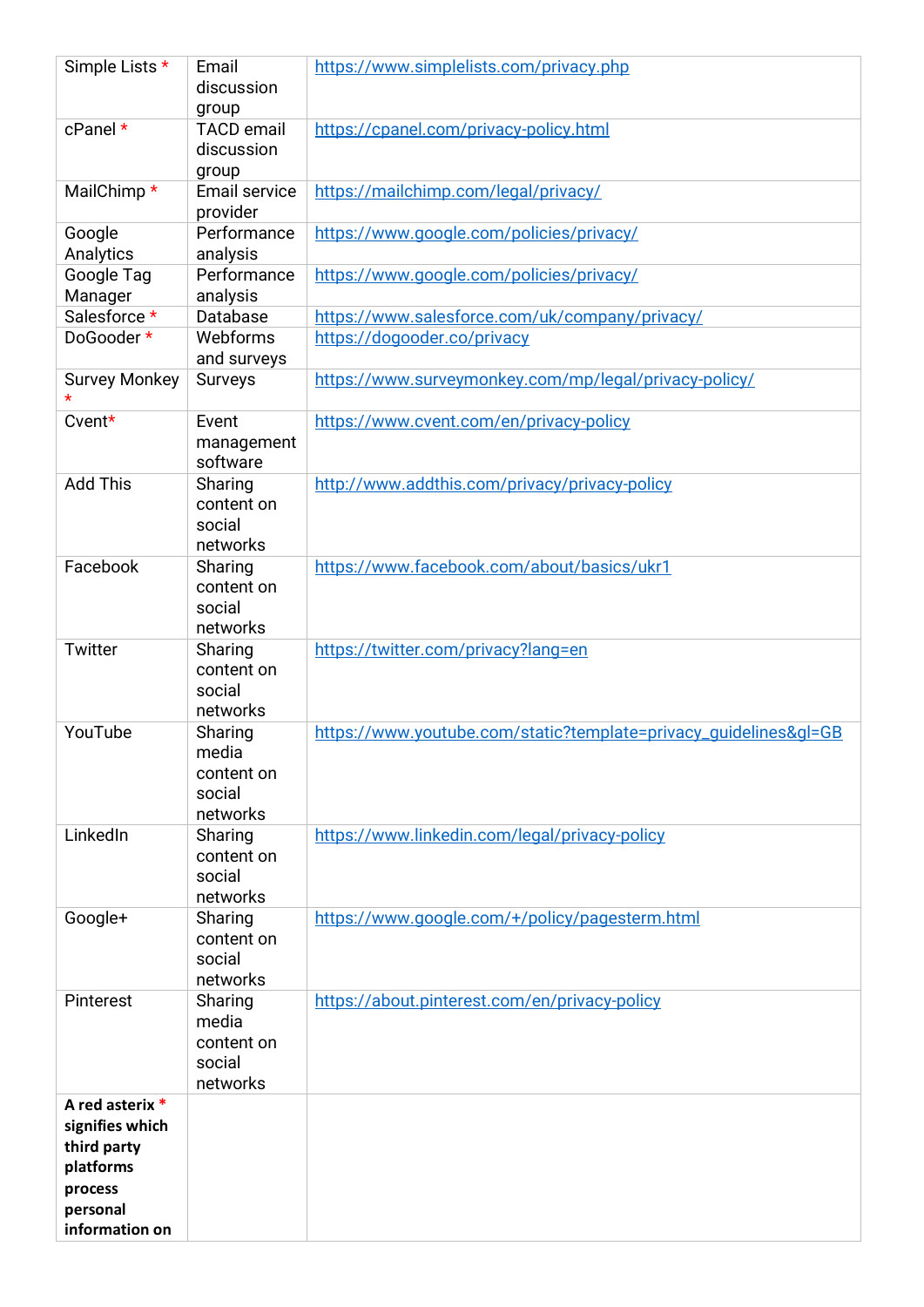| behalf of        |  |  |  |
|------------------|--|--|--|
| <b>Consumers</b> |  |  |  |
| International    |  |  |  |
|                  |  |  |  |

#### <span id="page-6-0"></span>**7. Data retention**

We will only retain your personal information for as long as necessary to fulfil the purposes we collected it for, including for the purposes of satisfying any legal, accounting, or reporting requirements.

To determine the appropriate retention period for personal information, we consider the amount, nature, and sensitivity of the information, the potential risk of harm from unauthorised use or disclosure of your personal information, the purposes for which we process your personal data and whether we can achieve those purposes through other means, and the applicable legal requirements.

Our default retention period for personal data is 7 years from the date we receive the information, unless otherwise specified by law. If you have unsubscribed from one of our email communication services, your personal information will be deleted, with the exception of your email address which will be retained to ensure that you are not re-subscribed to our mailing lists.

These retention periods may be extended or reduced if we deem it necessary, for example, to defend legal proceedings or if there is an on-going investigation relating to the information.

#### <span id="page-6-1"></span>**10. International transfers**

We may transfer the personal information you give us to countries outside the European Economic Area (EEA), specifically:

- to MailChimp, our email service provider servers based in the United States of America
- to DoGooder, our survey and webform platform servers based in the United States of America
- to SurveyMonkey, our survey platform servers may be based in the United States of America
- to donors, based outside the EEA, who we work with to deliver specific projects
- to Diversity Travel, our preferred travel agency, who provide support to Consumers International for participants travelling to events and meetings that may be outside of the EEA
- to relevant hotels where we are securing accommodation for participants travelling to events and meetings that may be outside of the EEA
- for legal and accountancy purposes, specifically for overseas operations / auditing purposes at our regional offices in Africa, Asia, the Middle East and in South America.

If we transfer your information outside of the EEA in this way, and the country in question has not been deemed by the EU Commission to have adequate data protection laws, we will provide appropriate safeguards and we will be responsible for ensuring your privacy rights continue to be protected as outlined in this notice.

## <span id="page-6-2"></span>**11. Your rights**

Under certain circumstances, by law you have the right to:

- **Request access** to your personal information (commonly known as a "data subject access request"). This enables you to receive a copy of the personal information we hold about you and to check that we are lawfully processing it.
- **Ask us to correct personal information** that we hold about you which is incorrect, incomplete or inaccurate.
- **Ask us to erase your personal information** from our files and systems where there is no good reason for us continuing to hold it.